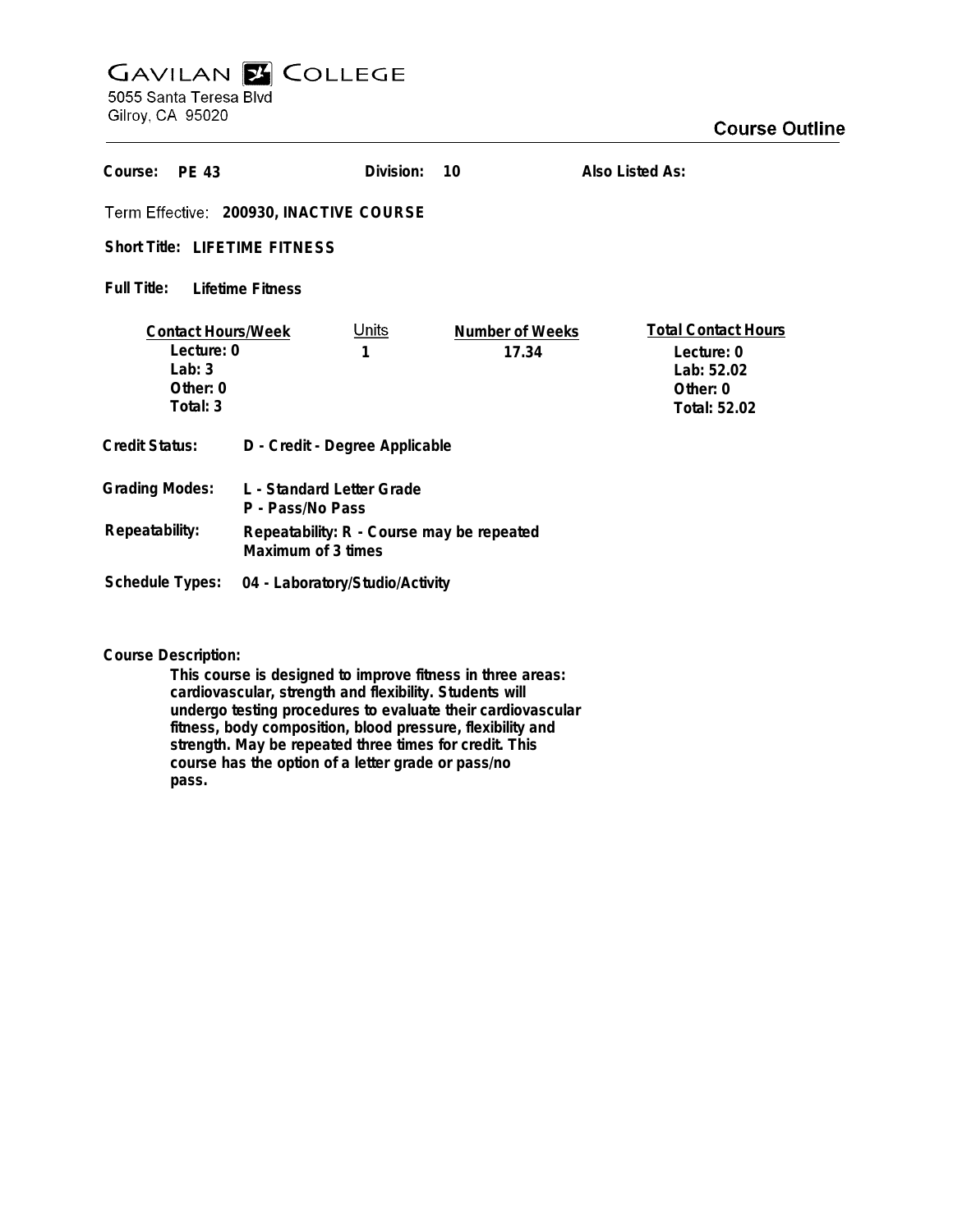**ARTICULATION and CERTIFICATE INFORMATION Associate Degree: GAV E1, effective 200170 CSU GE: CSU E1, effective 200170 IGETC: CSU TRANSFER: Transferable CSU, effective 200170 UC TRANSFER: Transferable UC, effective 200170 PREREQUISITES: COREQUISITES: STUDENT LEARNING OUTCOMES: 1. Students will be able to evaluate their fitness status. ILO: 1,2,3 Measure: Lab exercise 2. Students will be able to assess the knowledge learned during the course of the semester and apply it to maintaining fitness for a lifetime. ILO: 6 Measure: Self Assessment 3. Students will make meals designed to reduce the likelihood of cardiovascular disease, and maintaining healthy body composition ILO: 1,2,4 Measure: Discussion groups 4. Students will use relaxation techniques regularly to best handle the day to day stresses of life. ILO: 1,5,6 Measure: Demonstration TOPICS AND SCOPE: Inactive Course: 12/08/2008 1 3 Introduction to Lifetime Fitness, Goals of the class, requirements. Pre-test blood pressure, resting heart rate. Begin stretch, power walk, cool down. 2 3 Intro to cardiovascular fitness, heart rates, and target zones. Risk factors and heredity implications. Stretch, power walk, aerobic circuit, cool down. 3 3 Intro to body composition and pre-test of assessing body density via skinfold caliper test. Stretch, power walk, walk/jog, cool down. 4 3 Return of body composition, and the discussion of setting up an individual program for fat reduction. Stretch, trail walk/jog, cool down. 5 3 Pre-test aerobic capacity, vital capacity. How to improve cardiovascular endurance. Stretch power walk, introduce interval training techniques, cool down. 6 3 Introduction to muscular strength, flexibility and endurance. Pre-test standardized strength,**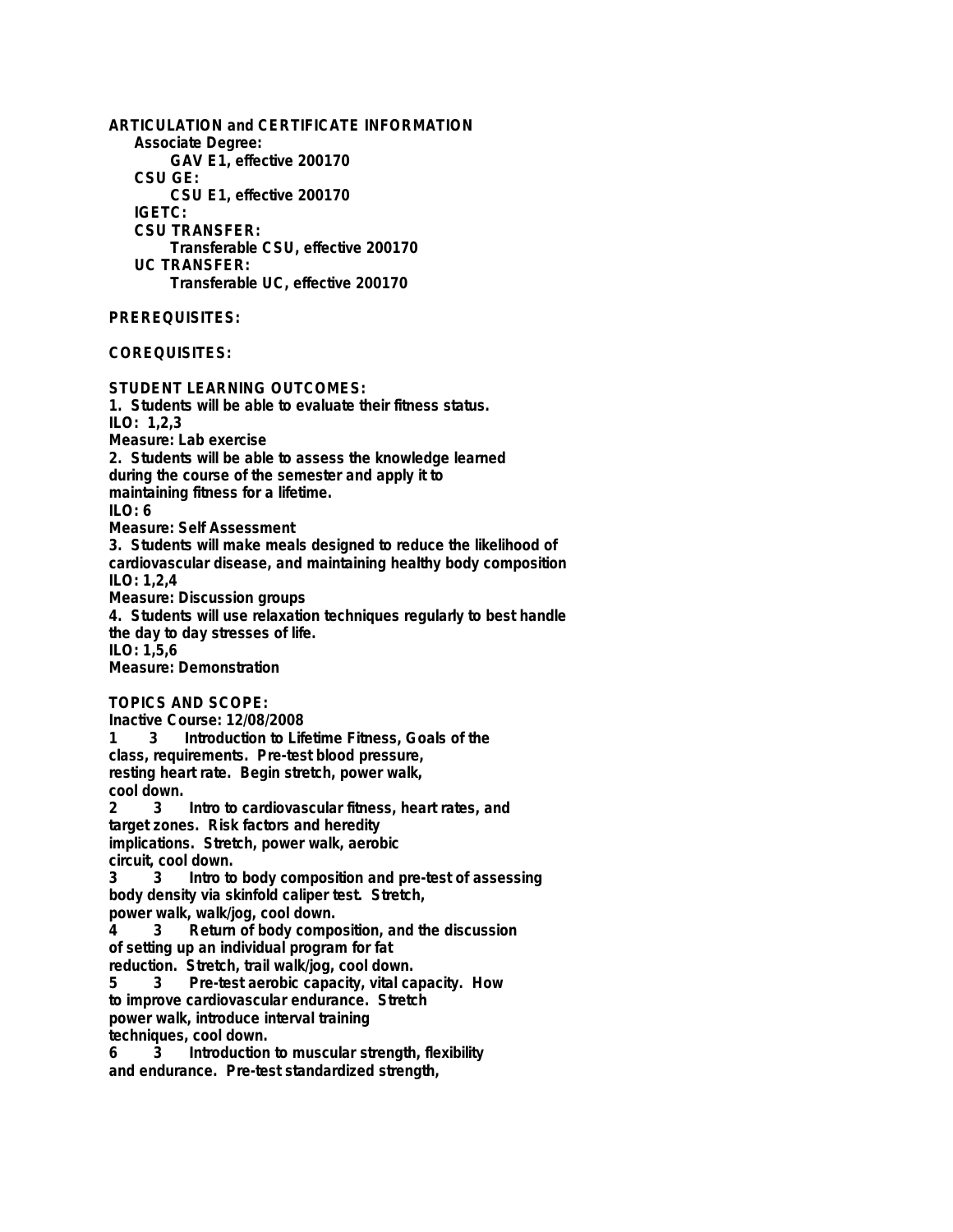**flexibility, and endurance tests for muscles. Stretch, power walk, circuit weight machines, cool down. 7 3 Intro to the concepts of isometric, isotonic, isokinetic in relationship to muscular strength, flexibility and endurance. Stretch, power walk, walk/jog/cool down. 8 3 Intro to basic nutrition, and label reading when shopping for food. Intro of guidelines for assessing percent fat, carbohydrates, and protein. Stretch, power walk, intro to Gavilan par course, cool down. 9 3 Intro to setting up an individual lifestyle plan for wellness and fitness. Stretch, walk/jog the hill, cool down. 10 3 Introduction to various other forms of exercise equipment to be used in a fitness program i.e., stretch and flex and stretch bands, weighted balls, jump ropes, tennis balls, hand weights, etc. Stretch, power walk, circuit using new equipment, cool down. 11 3 Mid term on principles of lifetime fitness learned up to this point. Stretch, power walk, circuit activity, cool down. 12 3 Introduction of Food Diaries and their benefits to wellness and lifestyle change. Stretch, power walk, interval training, strength circuit, cool down. 13 3 Stretch, power walk, aerobic circuit, strength circuit, cool down. 14 3 Intro to Stress reduction. Stretch, power walk, progressive aerobic activity, cool down. 15 3 Intro to deep muscle relaxation and instant relaxation techniques. 16 3 Post test blood pressure, resting heart rate, and body composition. Continue aerobic and strength conditioning workouts. 17 3 Post testing of aerobic capacity, vital capacity muscle strength, endurance, and flexibility. 18 2 Final-Spring Lake walk/jog/hike/Mt. Madonna COURSE OBJECTIVES: 1. Discuss fitness as a an integral part of wellness lifestyle. Assess their health in relation to their blood pressure and resting heart rate pre-test. 2. Know individual target range and the monitoring thereof. Discuss the relationship of risk factors and heredity to cardiovascular disease and the importance of lifetime fitness. 3. Discuss body composition and its relationship to changing ones lifestyle to be at ideal per cent body fat. 4. Become aware of ones individual body composition and use trail on campus for aerobic walk/jog. 5. Assess their fitness rating in the area of aerobic capacity and vital capacity. Discuss & perform aerobic conditioning. 6. Assess fitness for muscle strength, flexibility, and endurance. Discuss the weight machines and their impact on muscles.**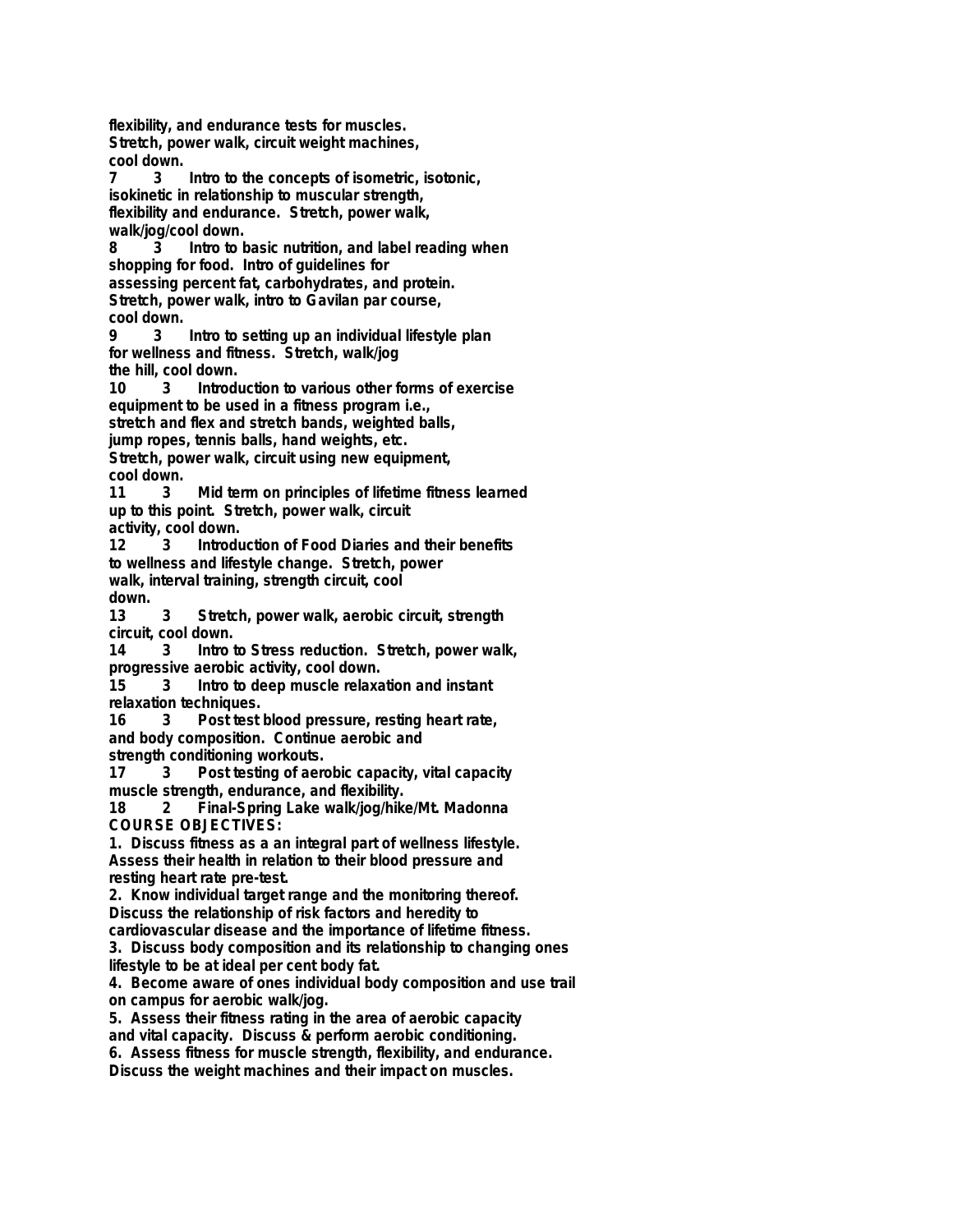**7. Discuss the value of various forms of muscular fitness and which one would fit into their lifetime fitness plan.**

**8. Discuss the relationship of nutrition and fitness as one entity to wellness and lifetime fitness.**

**9. Determine individual goals and plan for lifetime fitness based on their working knowledge thus far in class.**

**10. Describe the variety of equipment modes to add to their enjoyment and fitness improvement and discuss the value of creativity in the programs they design for themselves.**

**11. Demonstrate knowledge of fitness principles by continued increase of intensity and duration of workouts.**

**12. Demonstrate their knowledge in the area of learned nutrition by using information on their food diaries to make changes in their eating habits.**

**13. Monitor fitness improvement via heart rates and perceived exertion and discuss the fitness principles behind the improvement.**

**14. Discuss how stress reduction fits in to a total wellness and fitness for ones lifetime.**

**15. Perform techniques at home and to become familiar with them so to implement them in to ones lifestyle.**

**16. Evaluate and see improvement in testing areas that were pre tested at the beginning of the class.**

**17. Evaluate and see improvement in testing areas that were pretested at the beginning of the class.**

**18. Perform Sprig Lake Final hike and brunch preparation to demonstrate lifetime and lifestyle changes in the areas of fitness and nutrition.**

**METHODS OF INSTRUCTION: Lecture, demonstration, exercise leadership METHODS OF EVALUATION: The types of writing assignments required: Essay exams**

**Other: Food Diary**

**The problem-solving assignments required:**

**None**

**The types of skill demonstrations required:**

**Performance exams**

**The types of objective examinations used in the course:**

**Multiple choice**

**True/false**

**Completion**

**Other category:**

**Requires student participation. Pre and post testing.**

**The basis for assigning students grades in the course:**

**Writing assignments: 5% - 10%**

**Problem-solving demonstrations: 0% - 0%**

**Skill demonstrations: 40% - 65%**

**Objective examinations: 10% - 20% Other methods of evaluation:** 

## **REPRESENTATIVE TEXTBOOKS:**

**SUPPLEMENTAL DATA:**